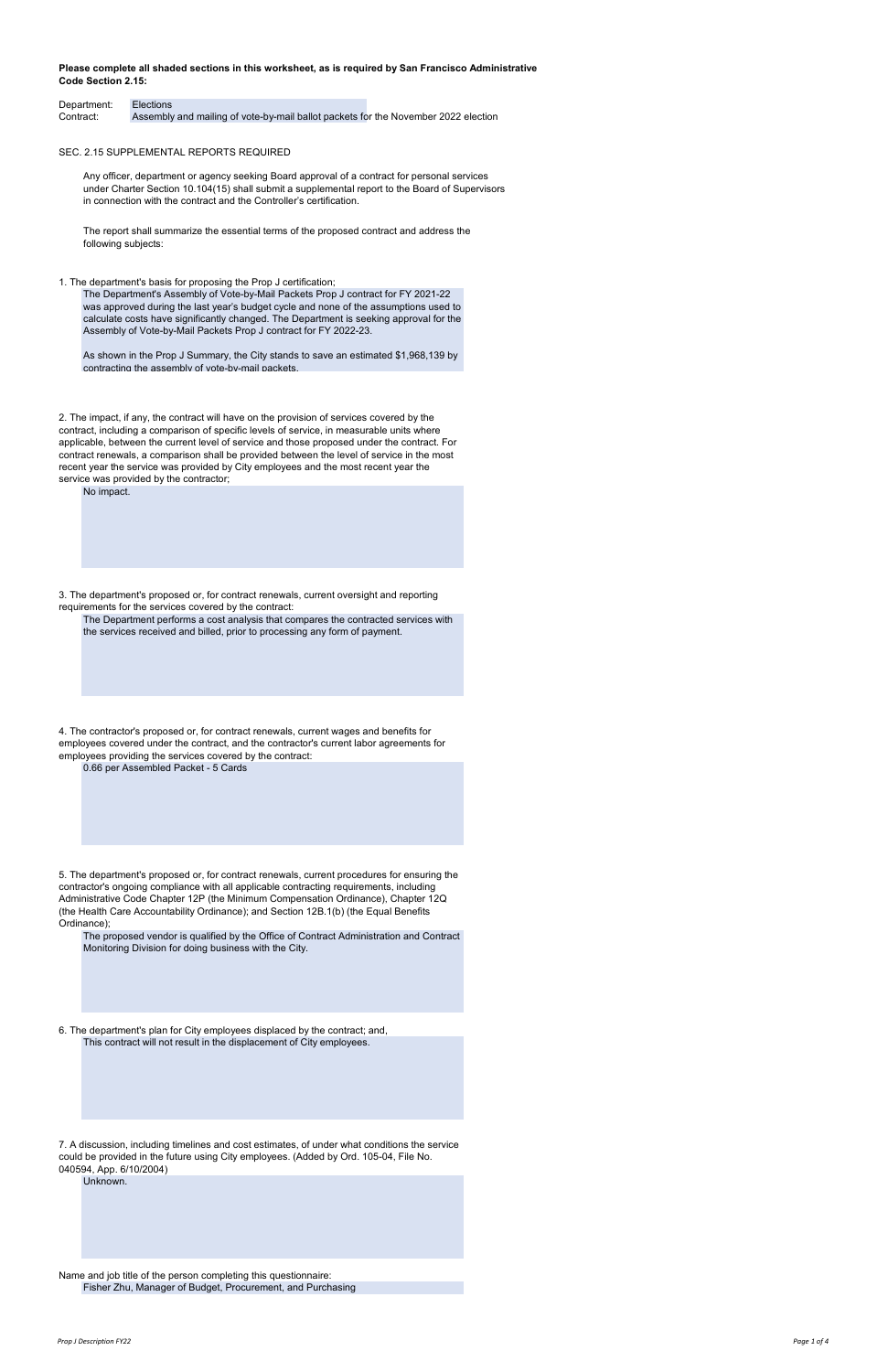**Form will autopopulate Note: All departments, including AIR, PRT and PUC, should complete Prop J Analyses for FY 21/22 SFMTA's Prop Js were approved for two years during last year's budget process and do not need to be resubmitted unless there are changes**

### **PROP J ANALYSIS SUMMARY**

Elections

Assembly and mailing of vote-by-mail ballot packets for the November 2022 election

FISCAL YEAR 2021-22

### **City cost if services are not contracted out**

|                                                        | low range       | high range      |  |  |  |  |
|--------------------------------------------------------|-----------------|-----------------|--|--|--|--|
| <b>Total Annual Salary</b>                             | \$<br>1,239,311 | \$<br>1,487,768 |  |  |  |  |
| <b>Total Other Pay</b>                                 | \$              | \$              |  |  |  |  |
| <b>Total Fringe Benefits</b>                           | \$<br>792,791   | \$<br>878,955   |  |  |  |  |
| <b>Additional City Costs</b>                           |                 | \$              |  |  |  |  |
|                                                        | \$<br>2,032,102 | \$<br>2,366,724 |  |  |  |  |
| City cost if services are contracted out               |                 |                 |  |  |  |  |
| <b>Contract Cost</b>                                   | 325,304         | \$<br>383,394   |  |  |  |  |
| <b>City Contract Monitoring</b>                        | 12,904          | \$<br>15,191    |  |  |  |  |
|                                                        | \$<br>338,208   | \$<br>398,585   |  |  |  |  |
|                                                        |                 |                 |  |  |  |  |
| <b>City Savings from Contracting Out,</b><br>0.1110111 |                 |                 |  |  |  |  |

| Savings/(Cost) | 1,693,893 | 1,968,139 |
|----------------|-----------|-----------|
|                | 83%       | 83%       |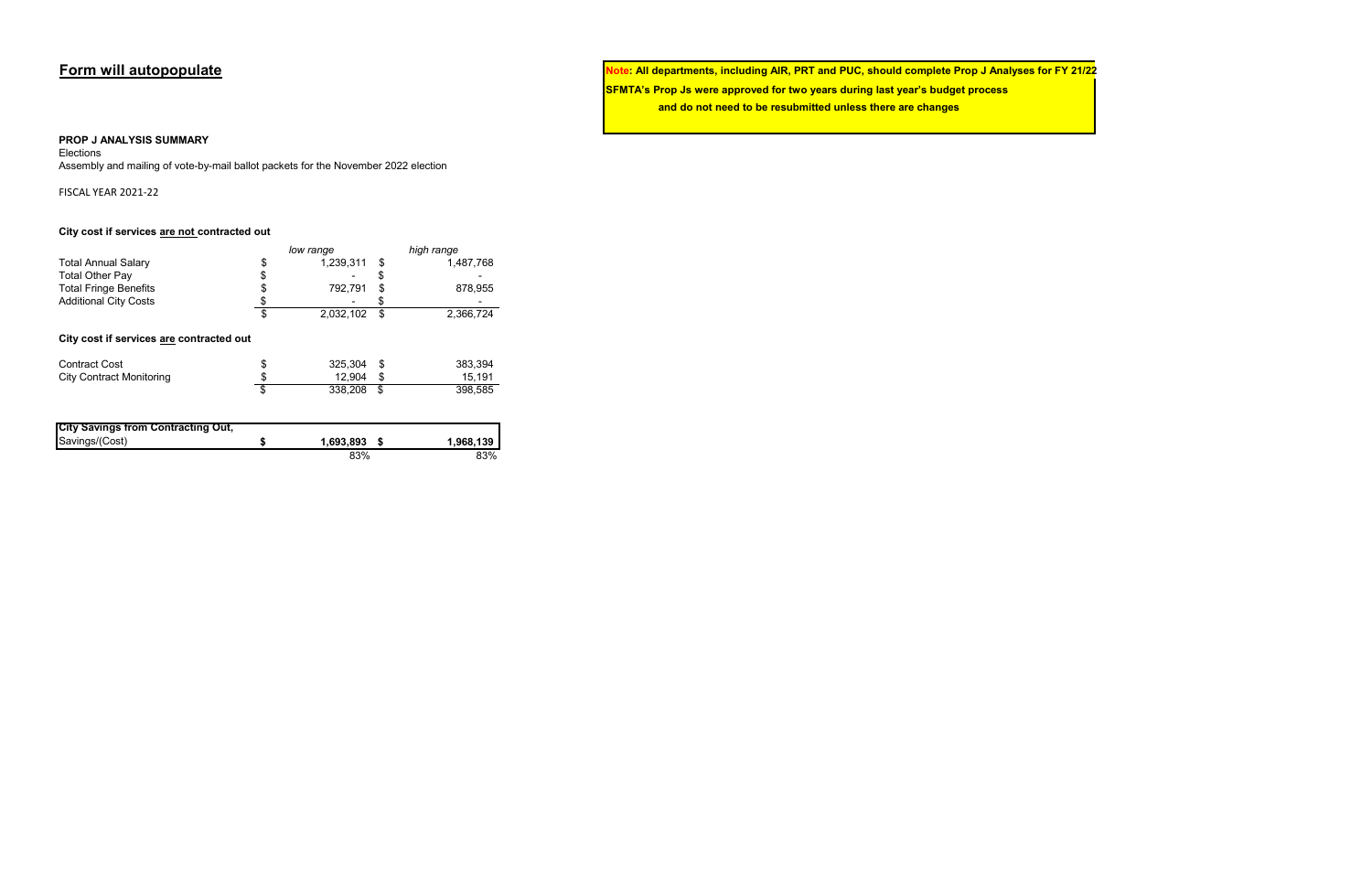### 080-Department of Elections

### Assembly and mailing of vote-by-mail ballot packets for the November 2022 election PPE FY22 PPE FY22 COMPARATIVE COSTS OF CONTRACTING VS. IN-HOUSE SERVICES (1) (2) **FISCAL YEAR 2021-22**

## **ESTIMATED CITY COSTS:**

## **Salary and Benefits for Each Job Class from Enterprise Planning FTE Cost Report**

| Year<br>(BY, aka<br>FY 21/22) | Job Class<br><b>Number</b> | <b>Job Class Title</b>      | <b>FTE</b> | 5010 Salary   | 5130<br><b>Benefits</b> | Total Sal &<br><b>Ben</b> |
|-------------------------------|----------------------------|-----------------------------|------------|---------------|-------------------------|---------------------------|
| BY                            | 1402                       | <b>Junior Clerk</b>         | 31.00      | 61,190<br>\$  | 36,251<br>\$            | \$3,020,671               |
| BY                            | 1410                       | <b>Chief Clerk</b>          | 0.10       | 104,662<br>\$ | 47,246<br>$\frac{1}{2}$ | 15,191<br>\$              |
| <b>BY</b>                     | 1840                       | Junior Management Assistant | 0.10       | 87,422<br>\$  | -\$<br>42,066           | 12,949<br>\$              |
|                               |                            |                             |            |               |                         | \$                        |
|                               |                            |                             |            |               |                         | \$                        |
|                               |                            |                             |            |               |                         | $\frac{1}{2}$             |
|                               |                            |                             |            |               |                         | \$                        |
|                               |                            |                             |            |               |                         | \$                        |
|                               |                            |                             |            |               |                         | \$                        |
|                               |                            |                             |            |               |                         | $\frac{1}{2}$             |

Bi-Weekly Rate per FTE | Annual Cost

|                                |           | <b>FRINGE DENEFITS</b> |     |            |      |            |
|--------------------------------|-----------|------------------------|-----|------------|------|------------|
|                                | Job Class | \$ Amount              |     |            |      |            |
| Benefits per FTE--Job Class #: | 1,402     | 36251                  |     |            |      |            |
| Benefits per FTE--Job Class #: | 1,410     | 47246                  |     |            |      |            |
| Benefits per FTE--Job Class #: | 1,840     | 42066                  |     |            |      |            |
| Benefits per FTE--Job Class #: |           |                        |     |            |      |            |
| Benefits per FTE--Job Class #: |           |                        |     |            |      |            |
| Benefits per FTE--Job Class #: |           |                        |     |            |      |            |
| Benefits per FTE--Job Class #: |           |                        |     |            |      |            |
| Benefits per FTE--Job Class #: |           |                        |     |            |      |            |
| Benefits per FTE--Job Class #: |           |                        |     |            |      |            |
| Benefits per FTE--Job Class #: |           |                        |     |            |      |            |
|                                |           |                        | Low |            | High |            |
| <b>Total Fringe Benefits</b>   |           |                        |     | 792.790.68 |      | 878.955.20 |

|                                            |                  | # of Full Time |       |      |            |             |           | Year      |           |                             |               |                      |             |                     |
|--------------------------------------------|------------------|----------------|-------|------|------------|-------------|-----------|-----------|-----------|-----------------------------|---------------|----------------------|-------------|---------------------|
|                                            |                  | Equivalent     |       |      |            |             |           | (BY, aka  | Job Class |                             |               |                      | 5130        | Total Sal &         |
| Job Class Title                            | Class            | Positions      | Low   |      | High       | Low         | High      | FY 21/22) | Number    | Job Class Title             |               | FTE 5010 Salary      | Benefits    | Ben                 |
| <b>Junior Clerk</b>                        | 1402             | $24.0$   \$    |       | ,953 | 2,344      | 1,223,310   | 1,468,560 | BY        | 1402      | Junior Clerk                | $31.00$ \$    | $61,190$ $\sqrt$     |             | 36,251 \$ 3,020,671 |
| <b>Chief Clerk</b>                         | 1410             | 0.1            | 3,340 |      | $4,010$ \$ | 8,718.34 \$ | 10,466.20 | <b>BY</b> | 1410      | <b>Chief Clerk</b>          |               | $0.10$ \$ 104,662 \$ |             | 15,191              |
| Junior Management Assistant                | 1840             | 0.1            | 2,790 | - 35 | 3,350      | 7,282.25 \$ | 8,742.20  | BY        | 1840      | Junior Management Assistant | $0.10$ \ \ \$ |                      | $42,066$ \$ | 12,949              |
|                                            |                  |                |       |      |            |             |           |           |           |                             |               |                      |             |                     |
|                                            |                  |                |       |      |            |             | $\sim$    |           |           |                             |               |                      |             |                     |
|                                            |                  |                |       |      |            |             | $\sim$    |           |           |                             |               |                      |             |                     |
| 0                                          |                  |                |       |      |            |             | $\sim$    |           |           |                             |               |                      |             |                     |
| 0                                          |                  |                |       |      |            |             |           |           |           |                             |               |                      |             |                     |
| 0                                          |                  |                |       |      |            |             | $\sim$    |           |           |                             |               |                      |             |                     |
|                                            |                  |                |       |      |            |             |           |           |           |                             |               |                      |             |                     |
| Holiday Pay (if applicable)                | n/a              | n/a            |       |      |            |             |           |           |           |                             |               |                      |             |                     |
| Night / Shift Differential (if applicable) | n/a              | n/a            |       |      |            |             |           |           |           |                             |               |                      |             |                     |
| Overtime Pay (if applicable)               | n/a              | n/a            |       |      |            |             |           |           |           |                             |               |                      |             |                     |
| Other Pay (if applicable)                  | n/a              | n/a            |       |      |            |             |           |           |           |                             |               |                      |             |                     |
|                                            | <b>Total FTE</b> | 24.2           |       |      |            |             |           |           |           |                             |               |                      |             |                     |

|                              |           | <b>FRINGE BENEFITS</b> |                                 |                                          |   |
|------------------------------|-----------|------------------------|---------------------------------|------------------------------------------|---|
|                              |           |                        | Total of Other Compensation---> | -                                        | - |
|                              |           |                        | Total Salary Costs--->          | $1,239,311.08$ $\sqrt{5}$ $1,487,768.40$ |   |
|                              | Total FTE | 24.2                   |                                 |                                          |   |
| Other Pay (if applicable)    | n/a       | n/a                    |                                 |                                          |   |
| Overtime Pay (if applicable) | n/a       | n/a                    |                                 |                                          |   |

| <b>ESTIMATED TOTAL CITY COST</b><br>LESS: ESTIMATED TOTAL CONTRACT COST | $$2,032,101.76$ $$2,366,723.60$<br>$\sim$ | $\sim$    |
|-------------------------------------------------------------------------|-------------------------------------------|-----------|
| <b>ESTIMATED SAVINGS</b>                                                | $2.032.102$ \$                            | 2.366.724 |
| % of Savings to City Cost                                               | 100%                                      | 100%      |

## Comments/Assumptions:

4. Fixed fringe benefits consist of health and dental rates plus an estimate of dependent coverage.

| <b>ADDITIONAL CITY COSTS</b>                                                                         |  |  |
|------------------------------------------------------------------------------------------------------|--|--|
| Insert all additional costs, with a description, that the City would incur if providing the service. |  |  |
| May include capital costs, materials & supplies, uniforms, technology, as is comparable to the       |  |  |
| contract components.                                                                                 |  |  |
|                                                                                                      |  |  |
|                                                                                                      |  |  |
| Total Capital & Operating                                                                            |  |  |

3. Variable fringe benefits consist of Social Security, Medicare, employer retirement, employee retirement pick-up and long-term disability, where applicable.

## **COST COMPARISON SUMMARY**

1. FY 0708 would be/was the first year these services are/were contracted out.

2. Salary levels reflect proposed salary rates effective July 1, 2021. Costs are represented as annual 12 month costs.

**PROJECTED PERSONNEL COSTS**

Complete this with the cost of 1.0 FTE; the actual FTE needs will be calcuated in the Personnel and Fringe Benefit costs.